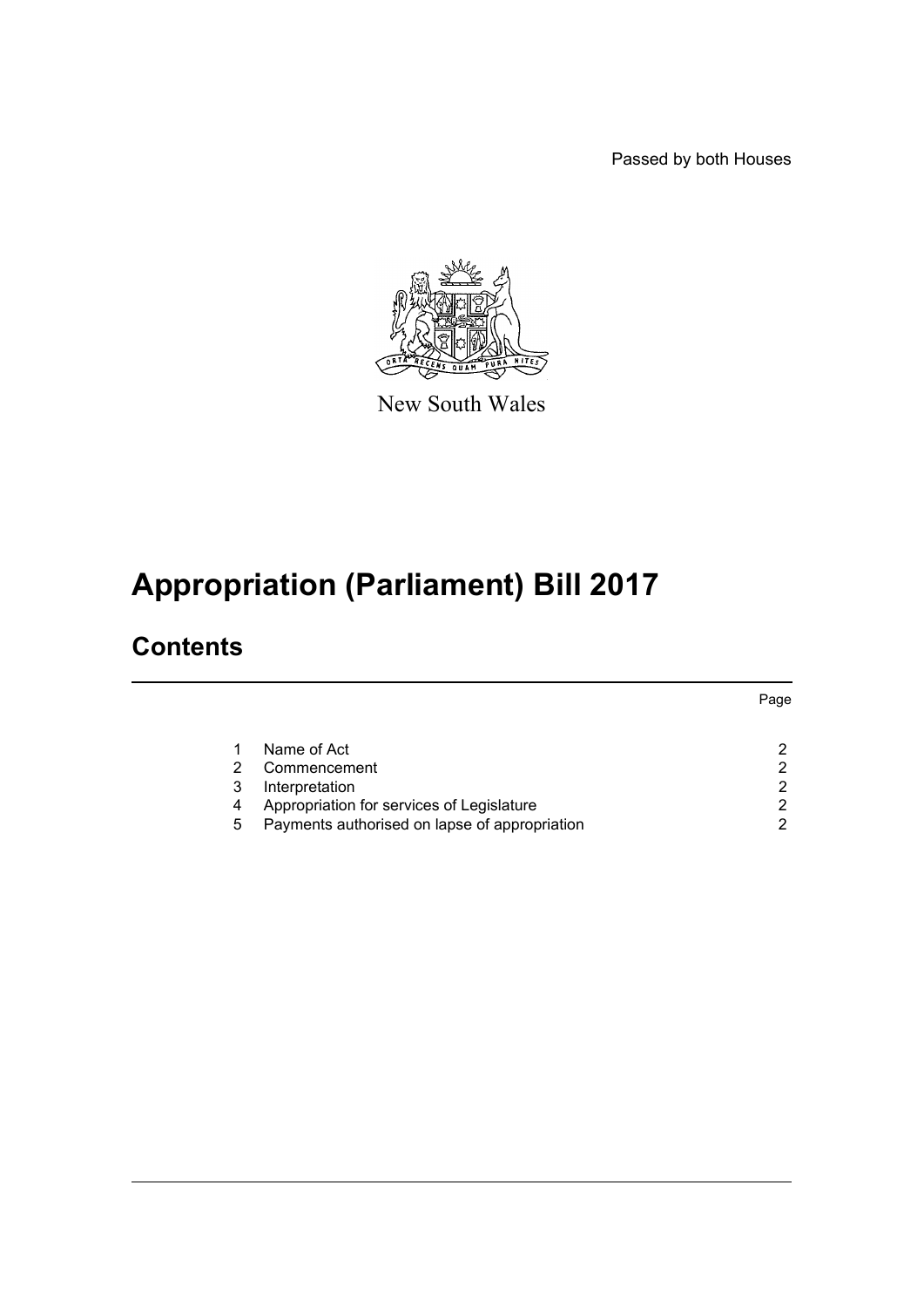*I certify that this public bill, which originated in the Legislative Assembly, has finally passed the Legislative Council and the Legislative Assembly of New South Wales.*

> *Clerk of the Legislative Assembly. Legislative Assembly, Sydney,* , 2017



New South Wales

## **Appropriation (Parliament) Bill 2017**

Act No , 2017

An Act to appropriate out of the Consolidated Fund a sum for the services of the Legislature for the year  $2017 - 18$ .

*I have examined this bill and find it to correspond in all respects with the bill as finally passed by both Houses.*

*Assistant Speaker of the Legislative Assembly.*